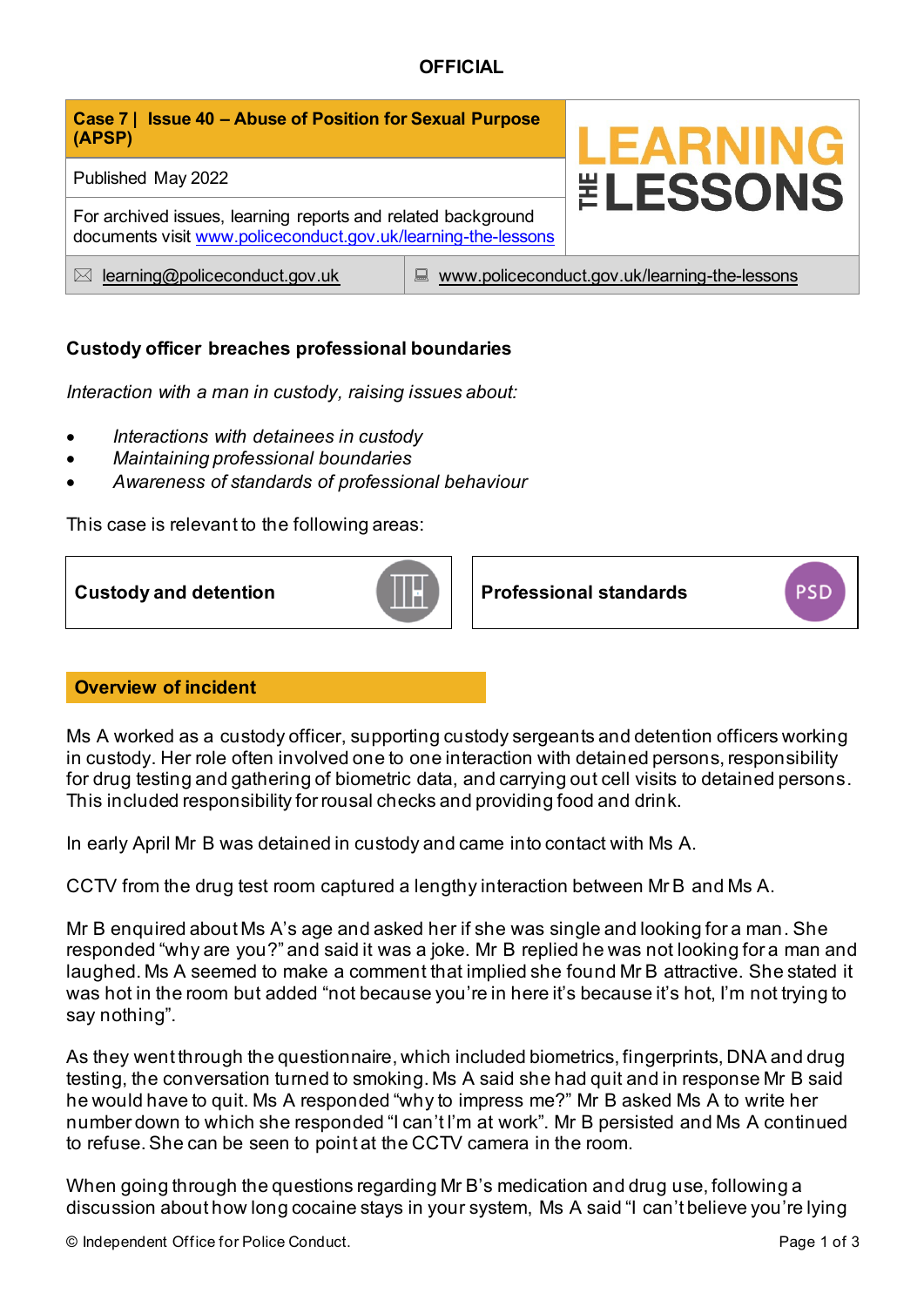to me already that's not a good start". She then stated "it's never gonna work". When Mr B protested he did not lie, Ms A stated she was joking.

Ms A started the drug test and said "right let's set you up". Mr B responded "set me up with you?" and she responded "yeah". She enquired whether Mr B treated everyone the same way.

Mr B challenged Ms A about her age and asked if she would go for a younger man to which Ms A replied "I don't know, how old are you?". Mr B stated he would look after Ms A and she enquired how he would look after her. He replied she would not have to look after herself if she was with him.

Ms A handed Mr B the drug test swab. She instructed him to put saliva on the swab so that it turned blue. She is heard to say "and then we'll see what happens after that". Mr B appeared to make an expression of disbelief that he 'was sat trying to chat up Ms A' with what he described as a 'dummy' in his mouth.

Ms A continued to ask Mr B questions to complete the form before she recognised Mr B's address from the paperwork. Mr B enquired about where she lived and Ms A named the town.

Ms A checked the drugs swab and it had not turned blue.

Ms A and Mr B then discussed whether they would like to have children and Ms A explained she would like to go travelling and focus on her career.

When Ms A enquired about the colour of the drug test swab she stated "you have to suck it like, not suck it but like get spit on top if you know what I mean". Mr B appeared to laugh and explained that he had a drink the previous night and his mouth was dry.

Mr B attempted to encourage Ms A to pretend she is writing something so she could give him her number. Ms A again explained she could not because she was at work and could get into trouble. She did not want to jeopardise her job.

Mr B removed the swab from his mouth and stated it was blue. Ms A checked the swab and confirmed it was not blue and advised Mr B to "gather the spit in your mouth and make sure that it went on the end".

Ms A then enquired about Mr B's address, as she believed she knew the road. Mr B appeared agitated that the swab was not turning blue. Ms A told Mr B not to suck the swab. She made a gesture with her mouth that could be described as clapping her mouth to show Mr B how to apply saliva to the swab. They both began to laugh when she said "just try and get as much on it".

Ms A then said she had a question for Mr B but she had forgotten it and said "I wouldn't go out with someone who does coke anyway".

Mr B asked if the swab had turned blue. Ms A checked and then passed the swab back to him. Ms A said "you're just going to have to keep going". Mr B replied "that's what you're gonna be saying", to which Ms A replied "yeah". She then appeared to attempt to retract her statement by saying "no comment".

Mr B asked that they meet. Mr B also asked for Ms A's surname but she told him she did not give it out at work. During the conversation they spoke about places they could go on a date.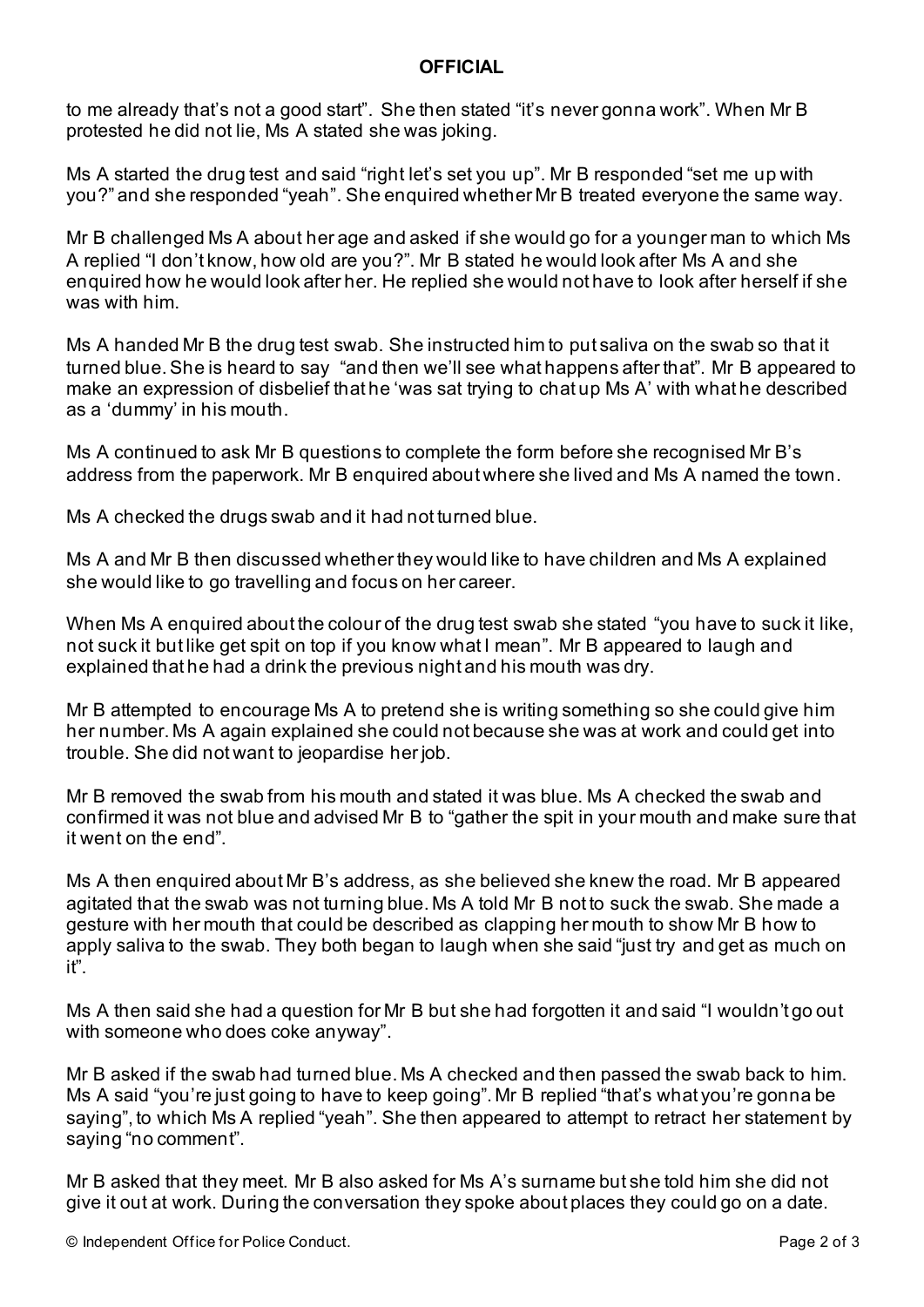Ms A confirmed the swab was green and appeared to place the swab into what may be assumed as a machine out of camera view for processing.

Whilst waiting for the test results, Ms A and Mr B discussed his behaviour in custody and the rules around giving detainees items such as mints (as Ms A had eaten a mint).

Mr B tested positive for cocaine and negative for opiates. Mr B sat on the staff chair and stated his back was hurting. Ms A informed him that she would get in trouble for allowing him to sit there.

Ms A stated she would raise concerns regarding his behaviour. Mr A replied and stated he would tell the officers she had given him her number. Ms A replied "go on then because they'd be like [Ms A] wouldn't do that".

Ms A enquired if he had been through the process before. Mr B explained how he had been through the process before and did not turn up to a meeting. Ms A stated "you're not doing yourself any favours telling me about this, I just think you're a druggie". Mr B denied this and stated he was funny and Ms A would have to find out. Ms A responded "what like you've got a fucking drug addiction which is a fucking no no". Mr B stated he was not a drug addict.

Ms A started talking to Mr B about his dating history, during which she stated she believed she may have seen Mr B around. Ms A stated she noticed him when he entered custody. Mr B responded by saying "why because you liked the look of me?" Ms A explained she noticed him because he was waving.

With the drug test complete, the CCTV captured Ms A escorting Mr B out of the drug test room.

The corridor CCTV captured Ms A escorting Mr B through custody and back to his cell. Ms A appeared to stand at the cell door speaking to Mr B before the cell door was closed. She was then seen walking down the corridor out of camera view.

Ms A returned some time later to conduct what appeared to be cell checks. She could be seen standing at the cell door talking to Mr B for over five minutes.

Around a month later Mr B was drinking at a public house when Ms A walked by. Mr B and Ms A spoke, and he alleges at this point Ms A provided her full name, and said she had been looking at his Instagram. Mr B said Ms A told him she found him cute. Ms A and Mr B reportedly exchanged Instagram details and started exchanging messages. Mr B found Ms A on Instagram and followed her, and she followed him back. Mr B reportedly sent Ms A a direct message, and they started to communicate.

Five days after they met at the public house, Mr B was involved in a fight at a hotel. He disclosed to the two officers who attended that he had got to know Ms A when he was in custody, and was due to be going to her house that night. The officers reported Mr B's comments to their sergeant, and the matter was subsequently referred to professional standards.

Ms A subsequently told the IOPC that at the time she thought that as Mr B was not in custody, and she was not on duty, it was not a problem and he was just like any other guy that she would speak to in her personal life. Later she came to realise that she had behaved inappropriately.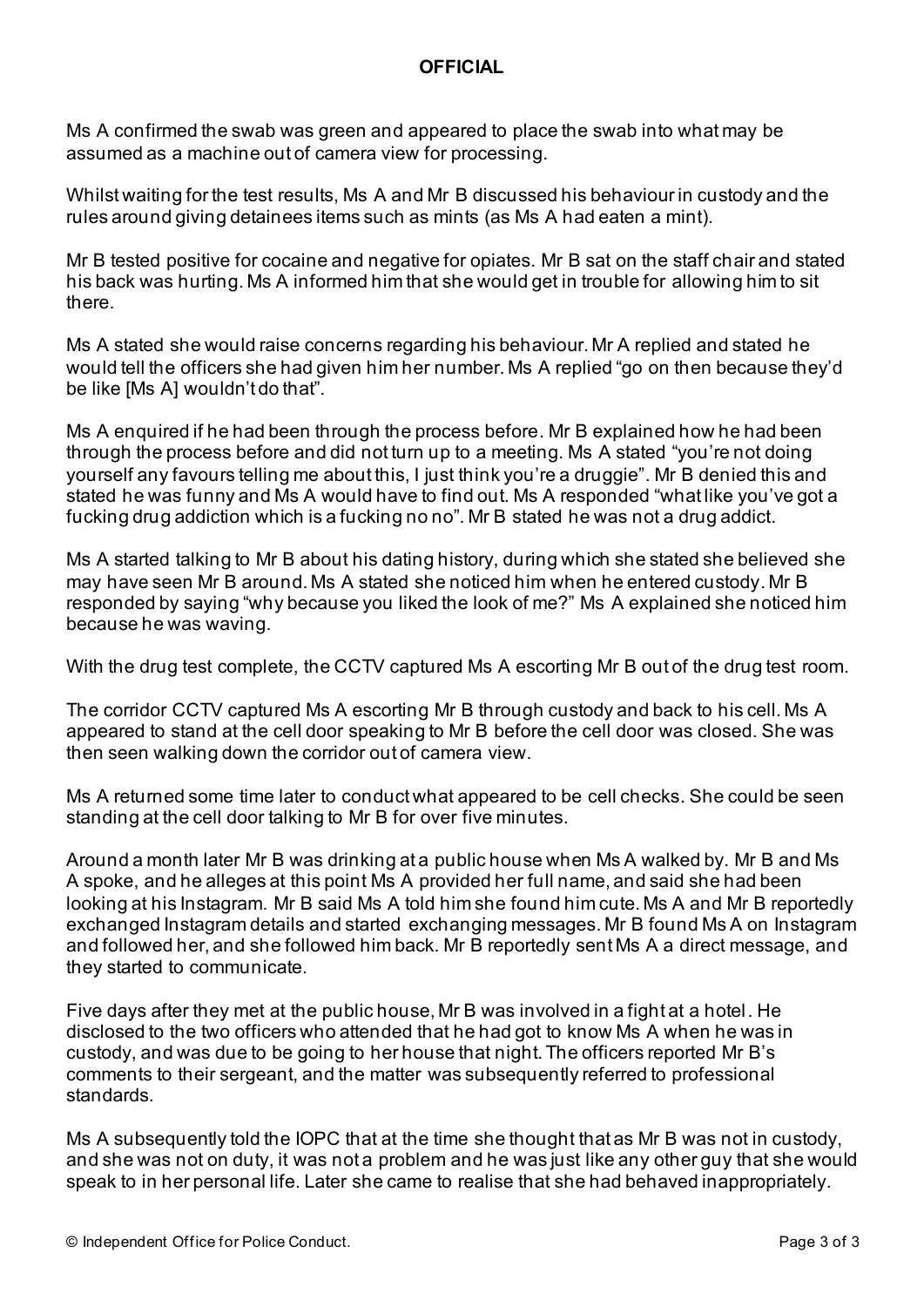In interview with the IOPC, Ms A admitted the manner of interacting with Mr B in custody was, in hindsight, inappropriate. She attempted to justify it to a certain extent as rapport building. She stated that she was "chavvy" and interacted with detainees that way to get them to cooperate. She added that if someone tried to make a pass at her she would always try and make light of the situation. She said she was aware it did not look good, but she was not really interested in the detainees. She just wanted to get the tests done, get out of there and get on with her job.

Ms A told investigators she had no knowledge of the Standards of Professional Behaviour or any force-specific guidance around the maintaining of professional boundaries, and they were not part of her training.

After the interaction with Mr B came to light, Ms A's line manager also disclosed that there may have been inappropriate contact with additional detainees.

## **Type of investigation**

IOPC independent investigation

## **Findings and recommendations**

1. No organisational learning recommendations were issued as part of this investigation.

## **Outcomes for officers and staff**

### **Ms A**

1. The IOPC determined Ms A had a case to answer for misconduct. The force determined Ms A had a case to answer for gross misconduct, and a hearing took place. Ms A received a final written warning.

### **Questions to consider**

### **Questions for policy makers and managers**

- 1. What steps has your force taken to make officers aware of the Standards of Professional Behaviour?
- 2. How does your force make assurances that allegations against officers and staff are handled consistently?

### **Questions for police officers and police staff**

3. As a line manager, what action would you have taken if you were aware of concerns about how an officer/staff member under your supervision was interacting with members of the public?